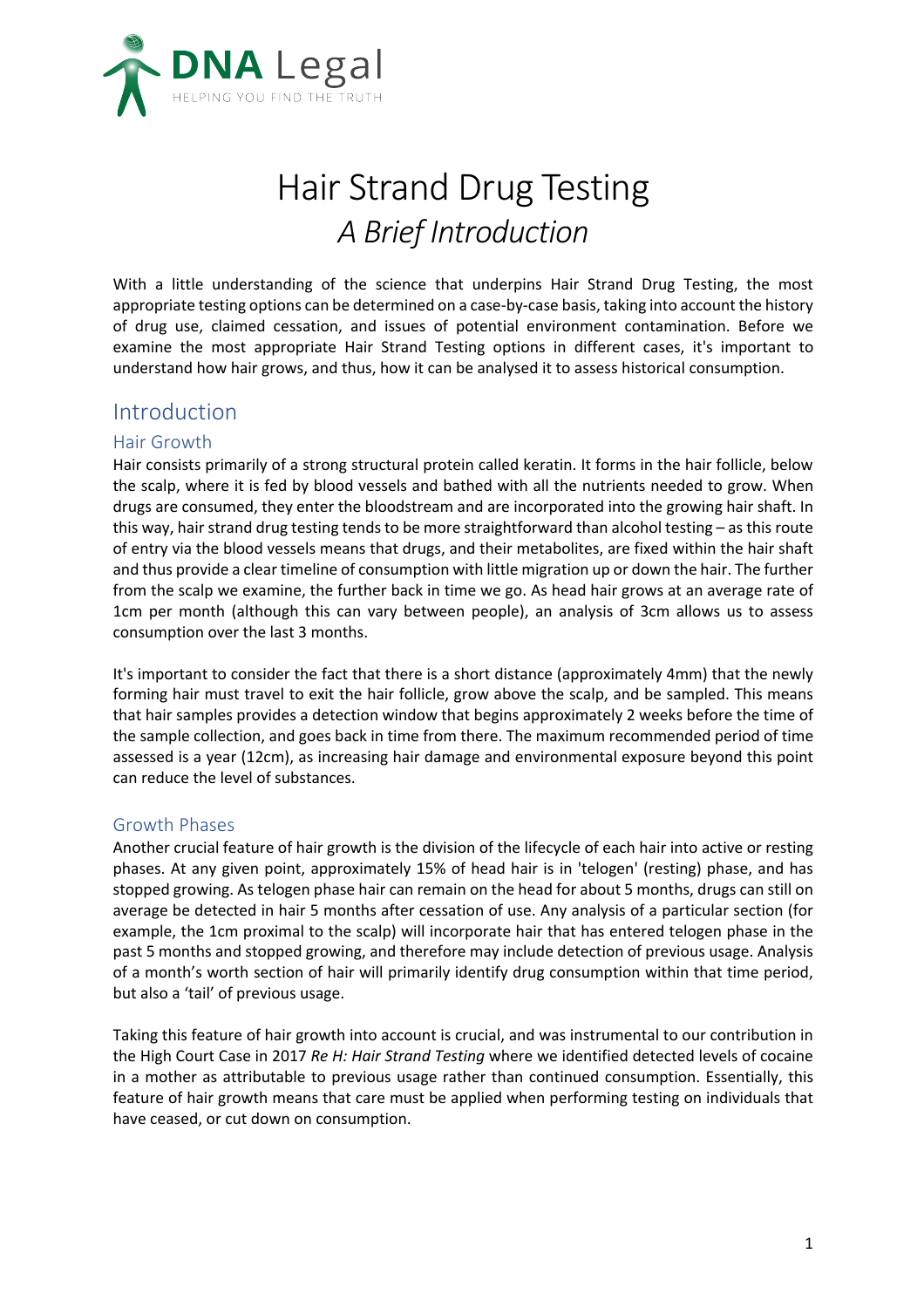

## Overview vs Segmented Analyses

One of the key factors in hair strand drug testing is whether drug consumption, or absence thereof, over a period of time must be tested as an overview, or through a segmented analysis. For example, we could take 3cm of hair and assess the whole section, or divide it into 1cm sections for a month-bymonth analysis. When determining which approach should be taken, we have to take into account the concerns raised in the case, and the history of drug consumption.

If drug consumption is disputed entirely (at least recently), then we would recommend testing the section as an overview – just to assess whether drugs have at all been consumed. However, if a change in pattern is claimed (for example a decrease in usage) then we'll recommend a month-by-month analysis to track this pattern. Perhaps more importantly, a recent cessation in drug consumption should also be assessed with a segmentation. This is due to telogen phase hair, and the drugs trapped within, generating the potential for previous usage to be detected in hair more proximal to the scalp, and be attributed to more recent usage. Drug usage 5 months ago could show up in the most recent 2cm of hair, for example, despite more recent abstinence from usage. However, this telogen 'tail' can be identified through a segmented month-by-month analysis. As many cases involve previous usage and a claimed cessation, this can be crucial to a case.

The maximum period we recommend to test in a single overview is 3 months. Therefore, if we were performing a 12-month test, we'd recommended segmenting the hair into four 3 month sections. This is to ensure that a few instances of usage are not diluted beyond the point of detection.

## Contamination vs Consumption

#### Introduction

Another crucial element of hair strand drug testing that must be considered is the issue of contamination. Passive exposure to drugs must be distinguished from active consumption to provide forensic analysis of the highest standard. This is especially true with drugs that are particularly prevalent such as cannabis or cocaine, and drugs that are smoked. While the hair is washed before testing to remove external contaminants that may attach onto the hair, the porosity of hair means that a proportion of external contaminants can enter the hair and therefore not be removed in the wash. Given the impact that drug testing can have on families in these cases, it is an issue that must be treated with the utmost importance.

#### Metabolite Detection

In order to properly assess the issue of contamination vs consumption, there are two practices that can be applied. The first is the assessment of drug metabolites (breakdown products) alongside the parent drugs, which indicate breakdown in the body and therefore consumption. For example, Cocaine is broken down into Benzoylecgonine and Norcocaine in the body. By measuring detected levels of these metabolites against the parent drug, we can, to a degree, distinguish active consumption from the possibility of exposure.

As an aside, I feel that it is important to mention here that not all metabolites are equal in their forensic capacity to indicate conclusions of consumption. To take Cocaine as an example, the presence of Benzoylecgonine (BZE) has traditionally taken as a clear sign of consumption, being indicative of the breakdown of cocaine within the body and the subsequent deposition of the metabolite in the hair. However, as a hydrolysis product, BZE can form spontaneously outside of the body in the presence of water (for example, in damp conditions within a household), and therefore enter the hair as an exogenous compound formed outside of the body, rather than within. Conversely Norcocaine (NCOC) can only form within the body. It's therefore a true metabolite, but also a minor one that is produced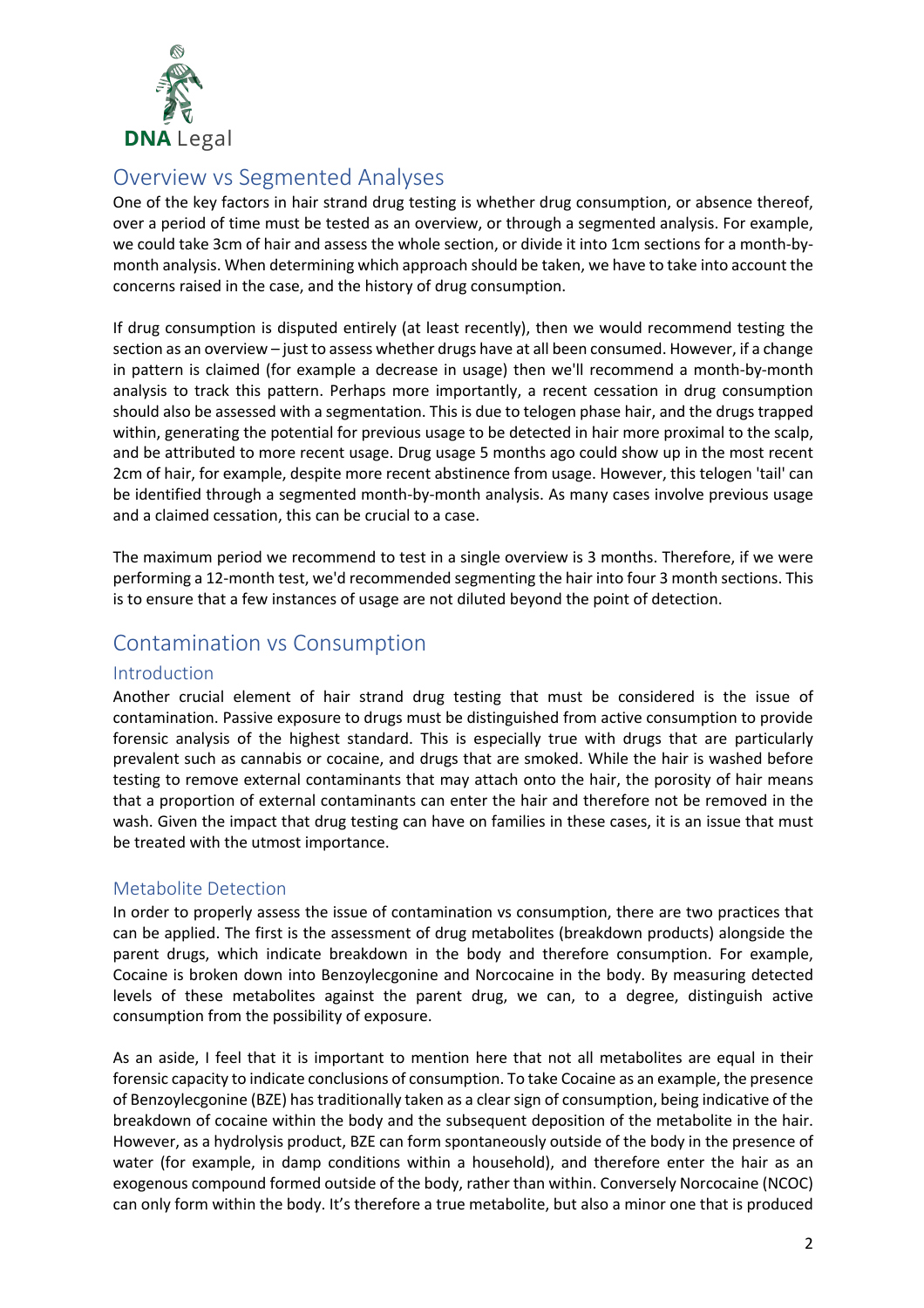

in relatively small proportions. Due to its importance in confirming or excluding cocaine consumption and the difficulty in detection due to its low proportional production and deposition in the hair, we've developed methods to detect and quantify NCOC at a forensic level 10x lower than of other toxicology providers. Other cocaine metabolites include Anhydroecgonine Methylester (AEME) – a pyrolysis product produced under high temperatures such as those found when crack cocaine is smoked, and Cocaethylene (CE) – produced in the presence of alcohol when Cocaine and Alcohol are consumed together. Essentially, each metabolite has unique qualities that can provide information about consumption, and the manner in which a drug is consumed.

#### Testing the Wash

The second practice that can be applied is assessing the possibility of contamination by testing the hair 'wash'. As previously discussed, hair is washed prior to testing to remove external contaminants – such as those from the passive Cannabis smoke of another person. However, given the porosity of hair, the possibility of movement of substances in and out means that external contaminants can enter the hair and be detected in an analysis, despite not being the results of active usage. This is an especially important consideration when a cessation of usage is claimed. During previous periods of drug consumption, the presence of drugs and the excretion of drugs and metabolites in sweat can cause contamination of surfaces at home, or elsewhere. These substances can then be transferred back into the hair, and enter the hair shaft.

Therefore, we assess the hair wash to provide extra information about the level of contamination present. This analysis allows us to properly assess contamination as a contributing factor to what is detected within the hair – and help prevent detected levels being incorrectly attributed to active continued consumption. Conversely, we can also reliably rule out contamination as a potential contributor to detected levels of consumption. To my knowledge, we're still the only forensic toxicology provider to do this as a matter of routine with every single drug test.

## Alternative Samples

#### Introduction

The obtainment of head hair is always preferable in forensic assessment of drug consumption, as the relatively low proportion of hair in telogen phase provides a matrix with which a specific detection period can be specified, and one that can be segmented further to provide reliable assessments of patterns of usage.

However, it is not always possible to obtain a head hair sample; the head may be shaved or hair may be extensively bleached or dyed, depleting the substances within. Alternative samples are therefore occasionally required. In addition to testing head hair, we can also test body hair or nails. These differ in terms of growth patterns and detection windows, and examining these differences in growth helps to form an understanding of the relevant features of each matrix in drug testing.

#### Body Hair

Some of the physiological features of head hair that make it perfect for historical analyses of drug consumption are not present in body hair. For example, body hair generally grows more slowly than head hair, and contains a substantially higher proportion of hairs in telogen phase. While the percentage of *head* hair in telogen phase at a given point (~15%) is sufficiently low as to allow accurate month-by-month sectional analyses of indications of consumption, the higher percentage seen in *body* hair means that a sectional analysis is not feasible. With telogen proportions of up to 50%, accurately distinguishing indications of drug consumption temporally across the length of a sample of